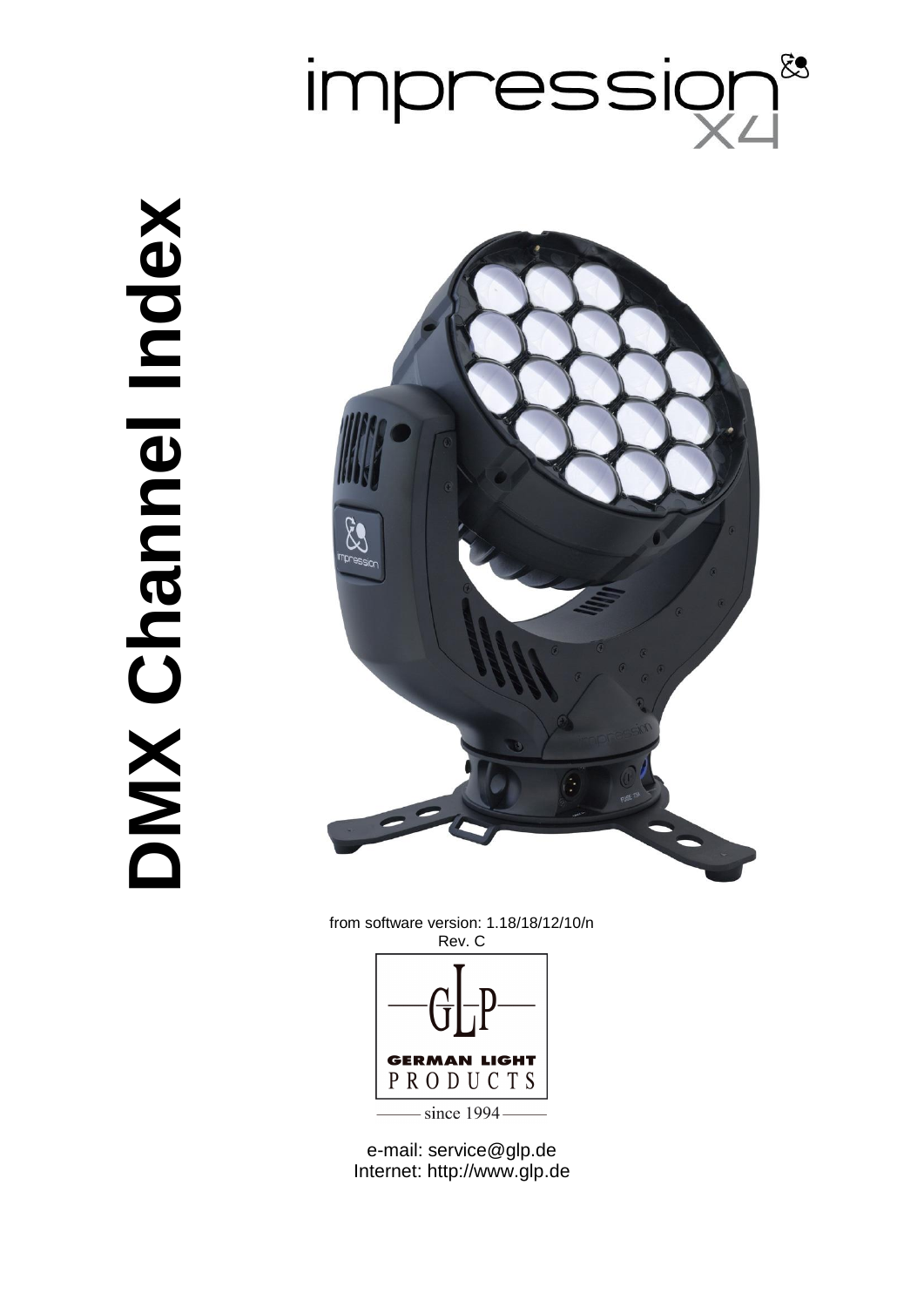

### **Normal - Mode 20 DMX channels**

| <b>Channel</b> | <b>Function</b>                                     | <b>Time and Value</b>                       | <b>DMX</b>         | %             |
|----------------|-----------------------------------------------------|---------------------------------------------|--------------------|---------------|
| 1) PAN-coarse  | $0.623^{\circ}$                                     | 3,2s                                        | 0.255              | 0.100         |
| 2) PAN-fine    |                                                     |                                             | 0.255              | 0.100         |
| 3) Tilt-coarse | $0.295^{\circ}$                                     | 1,5s                                        | 0.255              | 0.100         |
| 4) Tilt-fine   |                                                     |                                             | 0.255              | 0.100         |
| 5) Color       | Colors adjustable via RGB                           |                                             | 0.7                | 025           |
| (fixed)        | Color 01 - Red 1)                                   |                                             | 815                | 3.5.5         |
|                | Color 02 - Amber 1)                                 |                                             | 1623               | 6.8.5         |
|                | Color 03 - Warm Yellow <sup>1)</sup>                |                                             | 24.31              | 9.12.5        |
|                | Color 04 - Yellow <sup>1)</sup>                     |                                             | 3239               | 13.15.5       |
|                | Color 05 - Green 1)                                 |                                             | 40.47              | 16.18.5       |
|                | Color 06 - Turquoise 1)                             |                                             | 48.55              | 19.21.5       |
|                | Color $07 - Cyan^{-1}$                              |                                             | 5663               | 2224.5        |
|                | Color 08 - Blue <sup>1)</sup>                       |                                             | 64.71              | 25.27.5       |
|                | Color 09 - Lavender 1)                              |                                             | $\overline{7}$ 279 | 28.30.5       |
|                | Color 10 - Malve 1)                                 |                                             | 8087               | 31.34.5       |
|                | Color 11 - Magenta <sup>1)</sup>                    |                                             | 8895               | 35.37.5       |
|                | Color 12 - Pink 1)                                  |                                             | 96103              | 38.40.5       |
|                | White - CTO                                         | 3200K                                       | 104.111            | 41.43.5       |
|                | White<br>White - CTB                                | 5600K                                       | 112.119            | 44.46.5       |
|                | Rainbow Effect Stop <sup>2)</sup>                   | 7200K                                       | 120127<br>128      | 47.49.5<br>50 |
|                | Rainbow Effect 3)                                   | slow - fast                                 | 129223             | 5188          |
|                | Random colors                                       | slow - fast                                 | 224255             | 89.100        |
| $ 6)$ Red      | Color mixing system - Red                           | $0 - 100%$                                  | 0.255              | 0.100         |
| 7) Green       | Color mixing system - Green                         | $0 - 100%$                                  | 0.255              | 0.100         |
| $ 8)$ Blue     | Color mixing system - Blue                          | $0 - 100%$                                  | 0.255              | 0.100         |
| 9) White       | Color mixing system - White                         | $\overline{0}$ - 100%                       | 0.255              | 0.100         |
| 10) Shutter    | Shutter closed                                      |                                             |                    | 0.5.5         |
|                | Shutter pulse random                                | $slow - fast$                               | 0.15<br>16.47      | 6.18.5        |
|                | Up-dimming then Shutter closing                     | slow - fast                                 | 4879               | 19.31         |
|                | (random patterns)<br>Shutter open then down-dimming | slow - fast                                 | 80.111             | 32.43         |
|                | (random patterns)<br>Up-dimming then down-dimming   | $slow - fast$                               | 112143             | 44.56         |
|                | (random patterns)                                   |                                             |                    |               |
|                | Strobe effect pause                                 | $5s - 0.1s$                                 | 160199             | 6377          |
|                | Strobe effect slow - fast                           | 1 Hz - 10 Hz                                | 200239             | 78.94         |
|                | Shutter open                                        |                                             | 240255             | 95100         |
| 11) Dimmer     | Dimmer                                              | $0 - 100%$                                  | 0.255              | 0.100         |
| 12) CTO        | No CTO                                              |                                             | 07                 | 0.2.5         |
|                | Continuous color temperature                        | Applicable for ALL                          | 8255               | 3.100         |
|                | correction                                          | colors                                      |                    |               |
| $13)$ Special  | Pattern Block 1 $\rightarrow$ channel 17            |                                             | 03                 | 01            |
|                | Pattern Block $2 \rightarrow$ channel 17            |                                             | 4.7                | 1.52.5        |
|                | PWM lower                                           | $~582$ Hz $~.~5600$ Hz                      | 100149             | 39.57         |
|                | PWM (Default)                                       | 600Hz<br>$\sim 600$ Hz $\ldots \sim 618$ Hz | 150                | 58            |
|                | PWM higher                                          |                                             | 151200             | 59.78         |
|                | <b>RESET</b>                                        |                                             | 250.255            | 98100         |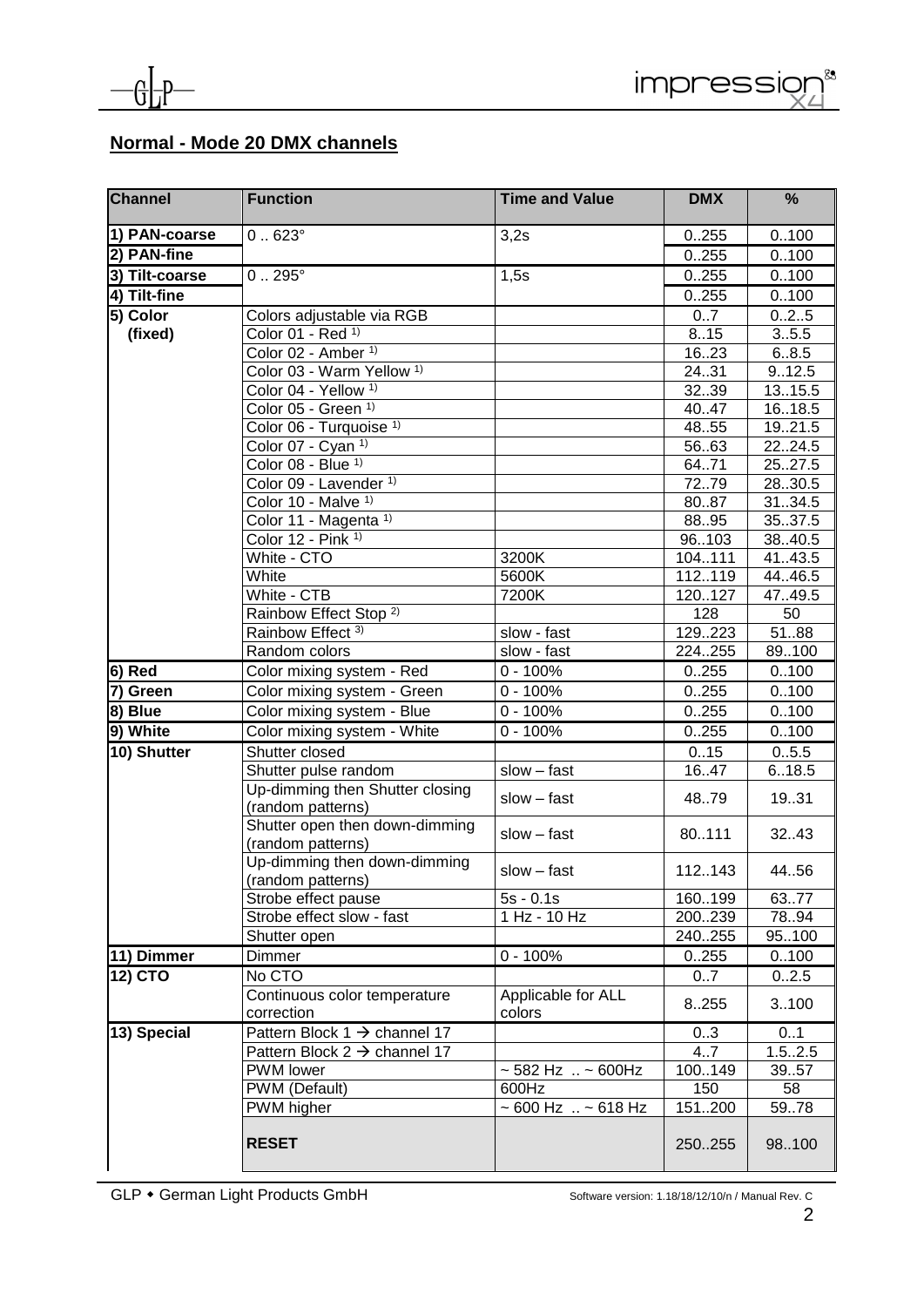

| Channel      | <b>Function</b>                              |                                                                                | <b>Time and Value</b>  | <b>DMX</b>            | %      |                  |
|--------------|----------------------------------------------|--------------------------------------------------------------------------------|------------------------|-----------------------|--------|------------------|
| 14) Movement | No macros                                    |                                                                                |                        |                       | 0      | $\pmb{0}$        |
|              | <b>Move</b>                                  | <b>Size</b>                                                                    | <b>Phase</b>           | Use "Speed" to adjust |        |                  |
|              | ment                                         |                                                                                |                        |                       |        |                  |
| macros       | <b>PAN</b>                                   | 1                                                                              | $\overline{0^{\circ}}$ |                       | 0101   | 0.5              |
|              |                                              | 1                                                                              | $90^\circ$             |                       | 0203   | 1.0              |
|              |                                              | 1                                                                              | 180°                   |                       | 0405   | 1.7              |
|              |                                              | 1                                                                              | $270^\circ$            |                       | 0607   | 2.5              |
|              | <b>PAN</b>                                   | $\overline{2}$                                                                 | $0^{\circ}$            |                       | 0809   | 3.3              |
|              |                                              | $\overline{2}$                                                                 | $90^\circ$             |                       | 1011   | 4.1              |
|              |                                              | $\overline{2}$                                                                 | $180^\circ$            |                       | 1213   | 4.9              |
|              |                                              | $\overline{2}$                                                                 | $270^\circ$            |                       | 14.15  | $\overline{5.7}$ |
|              | <b>PAN</b>                                   | 3                                                                              | $0^{\circ}$            |                       | 1617   | 6.5              |
|              |                                              | 3                                                                              | $90^\circ$             |                       | 1819   | 7.3              |
|              |                                              | 3                                                                              | $180^\circ$            |                       | 2021   | 8.0              |
|              |                                              | 3                                                                              | $270^\circ$            |                       | 2223   | 8.8              |
|              | <b>PAN</b>                                   | $\overline{4}$                                                                 | $0^{\circ}$            |                       | 24.25  | 9.6              |
|              |                                              | $\overline{4}$                                                                 | $90^\circ$             |                       | 2627   | 10.4             |
|              |                                              | $\overline{4}$                                                                 | 180°                   |                       | 2829   | 11.2             |
|              |                                              | $\overline{\mathbf{4}}$                                                        | 270°                   |                       | 3031   | 12               |
|              | <b>TILT</b>                                  |                                                                                | size / phase see PAN   |                       | 3263   | 1325             |
|              | PAN / TILT                                   |                                                                                | size / phase see PAN   |                       | 64.95  | 2637             |
|              |                                              | PAN / TILT (inverse)<br>size / phase see PAN<br>Circle<br>size / phase see PAN |                        |                       | 96127  | 3850             |
|              |                                              |                                                                                |                        |                       | 128159 | 5162             |
|              |                                              | Circle (inverse)                                                               | size / phase see PAN   |                       | 160191 | 63.75            |
|              | Lying eight                                  |                                                                                | size / phase see PAN   |                       | 192223 | 7687             |
|              |                                              | Random movement                                                                |                        | size / phase see PAN  |        | 88100            |
| 15) Speed    |                                              | Pan/Tilt movement speed from                                                   |                        |                       |        |                  |
|              | controller                                   |                                                                                |                        |                       | 0.1    | 0.0.5            |
| Pan/Tilt     |                                              | Pan/Tilt, slow - fast                                                          |                        |                       |        |                  |
|              |                                              | Use this channel also for the speed                                            |                        |                       | 02255  | 1100             |
|              |                                              | of the movements (channel 14).                                                 |                        |                       |        |                  |
| 16) Zoom     | Wide - narrow (spot)                         |                                                                                |                        |                       | 0255   | 0100             |
| 17) Pattern  | No pattern                                   |                                                                                |                        |                       | 02     | 01               |
|              | 250 pre-defined patterns<br>(see appendix A) |                                                                                |                        |                       | 03253  | 299              |
|              |                                              |                                                                                |                        |                       |        |                  |
|              |                                              | Activates direct access to LED                                                 |                        | See channels 18-20    | 254255 | 100              |
|              | Pattern                                      |                                                                                |                        |                       |        |                  |
| 18) Pattern  | Direct access to Pattern of LED              |                                                                                |                        | 0255                  | 0100   |                  |
| Byte 1       | 18                                           |                                                                                |                        |                       |        |                  |
| 19) Pattern  |                                              | Direct access to Pattern of LED                                                |                        |                       | 0255   | 0100             |
| Byte 2       | 9.16                                         |                                                                                |                        |                       |        |                  |
| 20) Pattern  |                                              | Direct access to Pattern of LED                                                |                        |                       | 0.07   | 0.2.5            |
| Byte 3       | 17.19                                        |                                                                                |                        |                       |        |                  |

# **Compress-Mode 14 DMX channels**

| <b>Channel</b> | <b>Function</b>  | <b>Time and Value</b> | <b>DMX</b> | $\%$  |
|----------------|------------------|-----------------------|------------|-------|
| 1) PAN-coarse  | $0.623^\circ$    | 3.2s                  | 0.255      | 0.100 |
| 2) PAN-fine    |                  |                       | 0.255      | 0.100 |
| 3) Tilt-coarse | $0.0295^{\circ}$ | 1,5s                  | 0.255      | 0.100 |
| 4) Tilt-fine   |                  |                       | 0.255      | 0.100 |

GLP • German Light Products GmbH Software version: 1.18/18/12/10/n / Manual Rev. C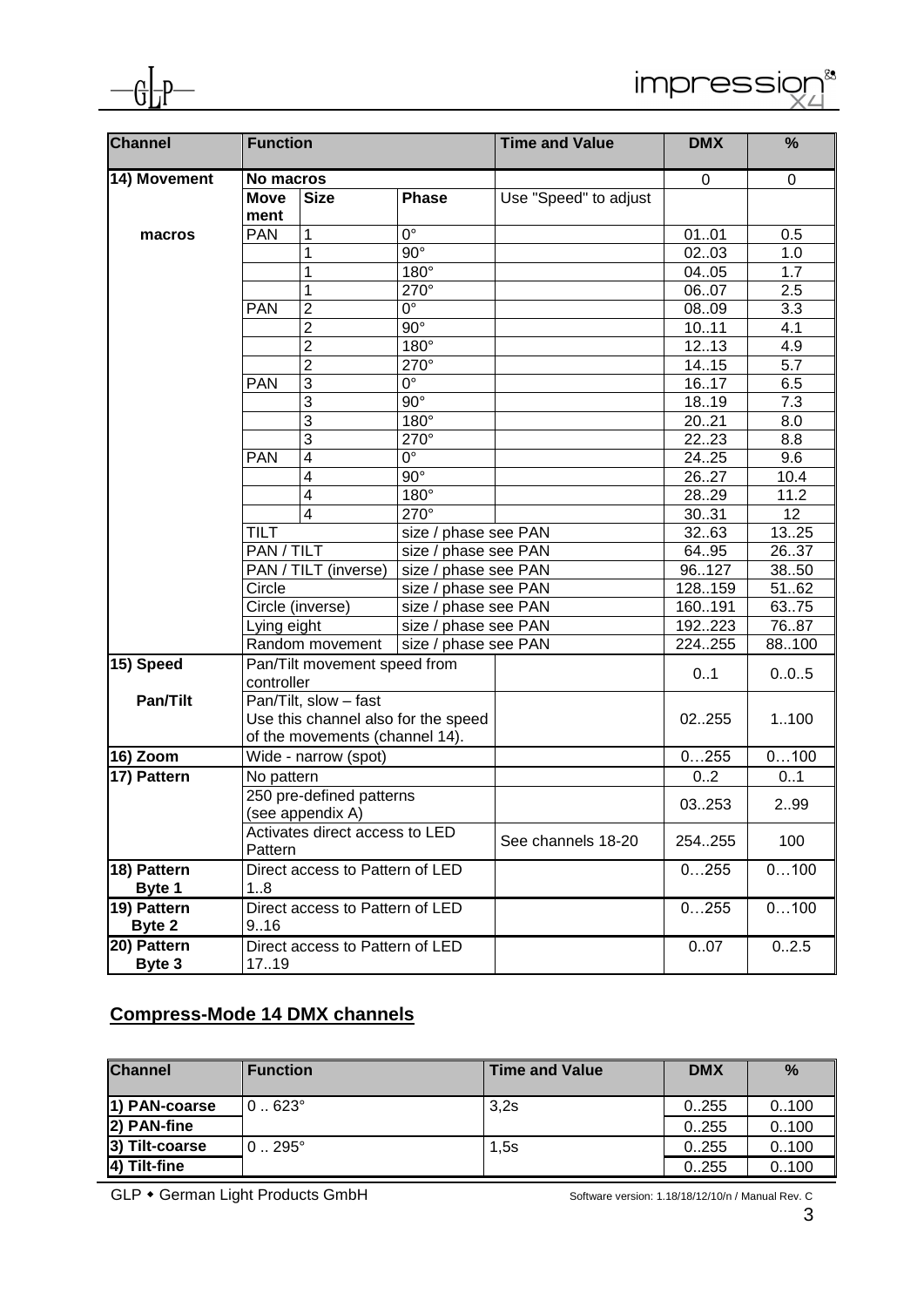

| Channel                | <b>Function</b>                                      | <b>Time and Value</b>              | <b>DMX</b> | %       |
|------------------------|------------------------------------------------------|------------------------------------|------------|---------|
| $\overline{5}$ ) Color | Colors adjustable via RGB                            |                                    | 07         | 0.2.5   |
| (fixed)                | Color 01 - Red 1)                                    |                                    | 8.15       | 3.5.5   |
|                        | Color 02 - Amber <sup>1)</sup>                       |                                    | 1623       | 6.8.5   |
|                        | Color 03 - Warm Yellow <sup>1)</sup>                 |                                    | 24.31      | 9.12.5  |
|                        | Color 04 - Yellow <sup>1)</sup>                      |                                    | 3239       | 1315.5  |
|                        | Color 05 - Green 1)                                  |                                    | 40.47      | 16.18.5 |
|                        | Color 06 - Turquoise 1)                              |                                    | 48.55      | 19.21.5 |
|                        | Color 07 - Cyan 1)                                   |                                    | 5663       | 2224.5  |
|                        | Color 08 - Blue 1)                                   |                                    | 64.71      | 25.27.5 |
|                        | Color 09 - Lavender 1)                               |                                    | 7279       | 28.30.5 |
|                        | Color 10 - Mauve 1)                                  |                                    | 8087       | 31.34.5 |
|                        | Color 11 - Magenta 1)                                |                                    | 8895       | 35.37.5 |
|                        | Color 12 - Pink 1)                                   |                                    | 96103      | 38.40.5 |
|                        | White - CTO                                          | Color temperature<br>3200K         | 104111     | 41.43.5 |
|                        | White                                                | Color temperature<br>5600K         | 112119     | 44.46.5 |
|                        | White - CTB                                          | Color temperature<br>7200K         | 120127     | 47.49.5 |
|                        | Rainbow Effect Stop <sup>2)</sup>                    |                                    | 128        | 50      |
|                        | Rainbow Effect 3)                                    | slow - fast                        | 129223     | 5188    |
|                        | Rainbow Effect, random colors                        | slow - fast                        | 224.255    | 89.100  |
| 6) Red                 | Color mixing system - Red                            | $0 - 100%$                         | 0.255      | 0.100   |
| 7) Green               | Color mixing system - Green                          | $0 - 100%$                         | 0.255      | 0.100   |
| $\overline{8}$ ) Blue  | Color mixing system - Blue                           | $0 - 100%$                         | 0.255      | 0.100   |
| 9) White               | Color mixing system - White                          | $\overline{0}$ - 100%              | 0.255      | 0.100   |
| 10) Shutter            | Shutter closed                                       |                                    | 0.15       | 0.5.5   |
|                        | Random Pulse effect                                  | slow - fast                        | 16.47      | 6.18.5  |
|                        | Up-dimming then Shutter closing<br>(random patterns) | slow - fast                        | 48.79      | 19.31.5 |
|                        | Shutter open then down-dimming<br>(random patterns)  | slow - fast                        | 80111      | 32.43   |
|                        | Up-dimming then down-dimming<br>(random patterns)    | slow - fast                        | 112143     | 44.56   |
|                        | Strobe effect pause                                  | 5s1s                               | 144.199    | 5777    |
|                        | Strobe effect, slow - fast                           | 1 Hz  10 Hz                        | 200239     | 78.94   |
|                        | Shutter open                                         |                                    | 240249     | 95.97.5 |
|                        | Shutter open                                         |                                    | 251255     | 99.100  |
| 11) Dimmer             | Dimmer                                               | $0 - 100%$                         | 0.255      | 0.100   |
| $12)$ Zoom             | Wide - narrow (spot)                                 |                                    | 0255       | 0100    |
| 13) Special            | Pattern Block $1 \rightarrow$ channel 14             |                                    | 03         | 0.1     |
|                        | Pattern Block $2 \rightarrow$ channel 14             |                                    | 4.7        | 1.52.5  |
|                        | PWM lower                                            | ~ 582 Hz  ~ 600Hz                  | 100149     | 39.57   |
|                        | PWM (Default)                                        | 600Hz                              | 150        | 58      |
|                        | PWM higher                                           | $\sim 600$ Hz $\ldots \sim 618$ Hz | 151200     | 59.78   |
|                        | <b>RESET</b>                                         |                                    | 250255     | 98.100  |
| 14) Pattern            | No pattern                                           |                                    | 02         | 01      |
|                        | 250 pre-defined patterns<br>(see appendix A)         |                                    | 03253      | 299     |

impression

 $\int_{0}^{\xi_{3}}$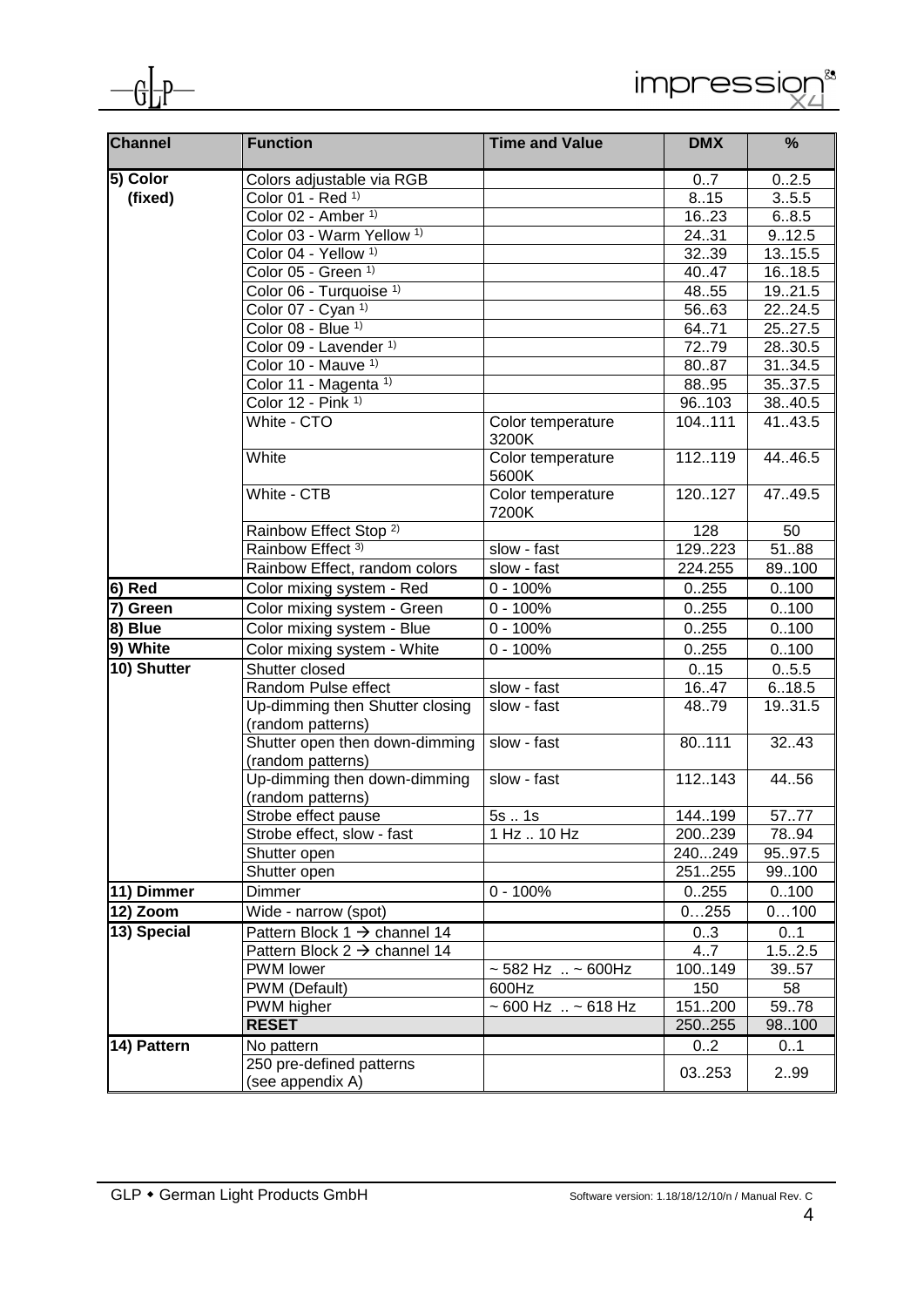

## **High Resolution (Extended) - Mode 21 DMX Channels**

| <b>Channel</b>        | <b>Function</b>                                      | <b>Time and Value</b>              | <b>DMX</b>    | %                          |
|-----------------------|------------------------------------------------------|------------------------------------|---------------|----------------------------|
| 1) PAN-coarse         | $0.623^\circ$                                        | 3,2s                               | 0.255         | 0.100                      |
| 2) PAN-fine           |                                                      |                                    | 0.255         | 0.100                      |
| 3) Tilt-coarse        | $0.295^{\circ}$                                      | 1,5s                               | 0.255         | 0.100                      |
| 4) Tilt-fine          |                                                      |                                    | 0.255         | 0.100                      |
| 5) Red-coarse         | Color mixing system - Red                            | $0 - 100%$                         | 0.255         | 0.100                      |
| 6) Red-fine           | Color mixing system - Red-Low                        |                                    | 0.255         | 0.100                      |
| 7) Green-coarse       | Color mixing system - Green                          | $0 - 100%$                         | 0.255         | 0.100                      |
| 8) Green-fine         | Color mixing system - Green-Low                      |                                    | 0.255         | 0.100                      |
| 9) Blue-coarse        | Color mixing system - Blue                           | $0 - 100%$                         | 0.255         | 0.100                      |
| 10) Blue-fine         | Color mixing system - Blue-Low                       |                                    | 0.255         | 0.100                      |
| 11) White-coarse      | Color mixing system - White                          | $0 - 100%$                         | 0.255         | 0.100                      |
| 12) White-fine        | Color mixing system - White-Low                      |                                    | 0.255         | 0.100                      |
| 13) Shutter           | Shutter closed                                       |                                    | 0.15          | 0.5.5                      |
|                       | Random Pulse effect<br>slow - fast                   |                                    | 16.47         | 6.18.5                     |
|                       | Up-dimming then Shutter closing<br>(random patterns) | slow - fast                        | 4879          | 19.31.5                    |
|                       | Shutter open then down-dimming<br>(random patterns)  | slow - fast                        | 80111         | 32.43                      |
|                       | Up-dimming then down-dimming<br>(random patterns)    | slow - fast                        | 112.143       | 44.56                      |
|                       | Strobe effect pause                                  | $5s - 1s$                          | 144199        | 5777                       |
|                       | Strobe effect, slow - fast                           | 1 Hz - 10 Hz                       | 200239        | 78.94                      |
|                       | Shutter open                                         |                                    | 240249        | 95.97.5                    |
|                       | Shutter open                                         |                                    | 251255        | 99.100                     |
| 14) Dimmer-<br>coarse | Dimmer                                               | $0 - 100%$                         | 0255          | 0.100                      |
| 15) Dimmer-<br>fine   | Dimmer - Low                                         |                                    | 0.255         | 0.100                      |
| 16) Zoom              | Spot - Flood                                         |                                    | 0255          | 0100                       |
| 17) Special           | Pattern Block $1 \rightarrow$ channel 18             |                                    | 03            | 0.1                        |
|                       | Pattern Block $2 \rightarrow$ channel 18             |                                    | 4.7           | 1.52.5                     |
|                       | PWM lower                                            | $~582$ Hz $~.~5600$ Hz             | 100149        | 3957                       |
|                       | PWM (Default)                                        | 600Hz                              | 150           | 58                         |
|                       | PWM higher<br><b>RESET</b>                           | $\sim 600$ Hz $\ldots \sim 618$ Hz | 151200        | 5978                       |
| 18) Pattern           |                                                      |                                    | 250255<br>0.2 | 98.100<br>$0.\overline{1}$ |
|                       | No pattern<br>250 pre-defined patterns               |                                    |               |                            |
|                       | (see appendix A)                                     |                                    | 03253         | 299                        |
|                       | Activates direct access to LED<br>Pattern            | See channels 18-20                 | 254.255       | 100                        |
| 19) Pattern<br>Byte 1 | Direct access to Pattern of LED<br>18                |                                    | 0255          | 0100                       |
| 20) Pattern<br>Byte 2 | Direct access to Pattern of LED<br>9.16              |                                    | 0255          | 0100                       |
| 21) Pattern<br>Byte 3 | Direct access to Pattern of LED<br>17.19             |                                    | 0.07          | 0.2.5                      |